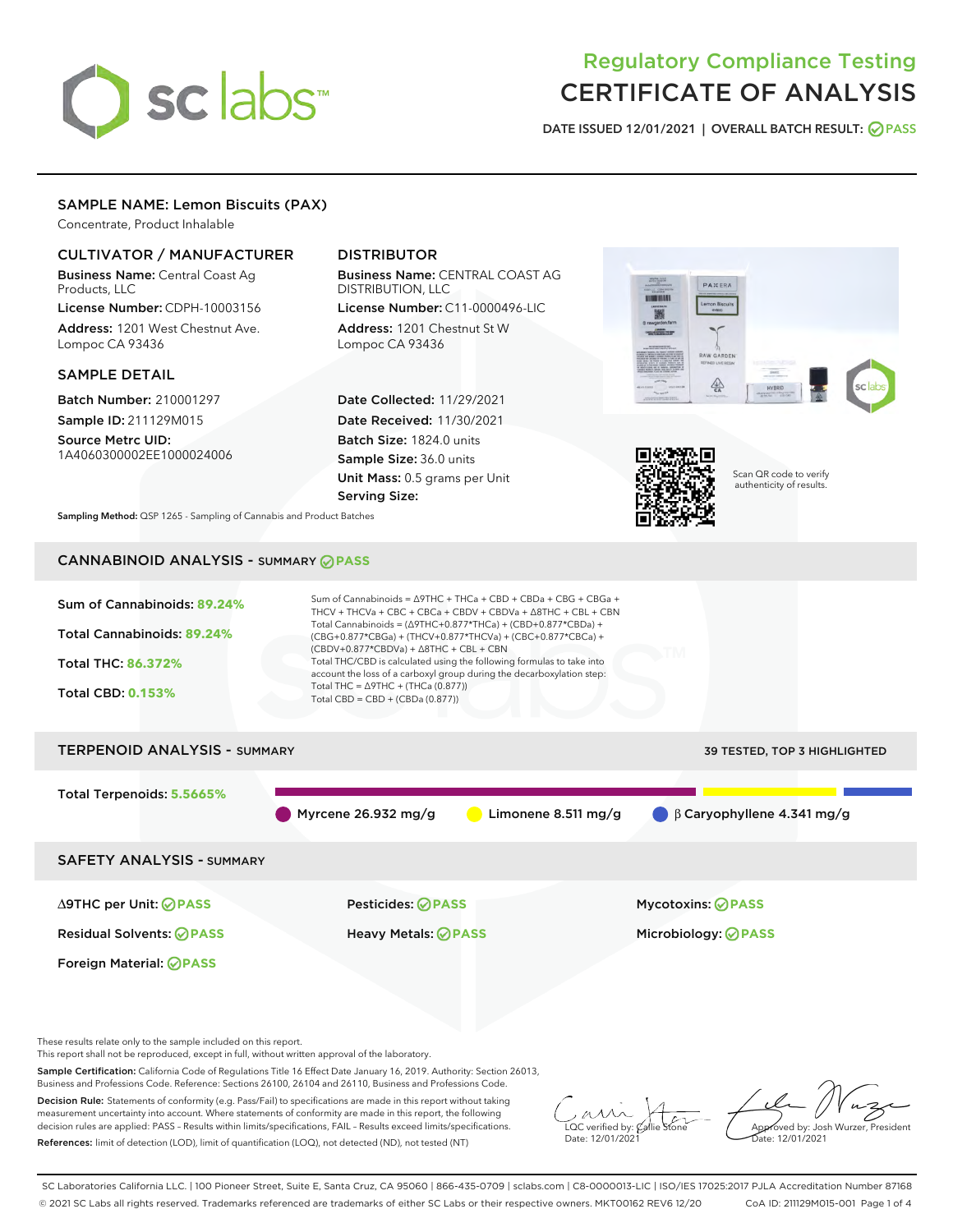

Terpene analysis utilizing gas chromatography-flame ionization detection (GC-

MEASUREMENT



LEMON BISCUITS (PAX) | DATE ISSUED 12/01/2021 | OVERALL BATCH RESULT: **O PASS** 

TERPENOID TEST RESULTS - 12/01/2021

FID). **Method:** QSP 1192 - Analysis of Terpenoids by GC-FID

#### CANNABINOID TEST RESULTS - 11/30/2021 2 PASS

Tested by high-performance liquid chromatography with diode-array detection (HPLC-DAD). **Method:** QSP 1157 - Analysis of Cannabinoids by HPLC-DAD

#### TOTAL CANNABINOIDS: **89.24%**

Total Cannabinoids (Total THC) + (Total CBD) + (Total CBG) + (Total THCV) + (Total CBC) + (Total CBDV) + ∆8THC + CBL + CBN

TOTAL THC: **86.372%** Total THC (∆9THC+0.877\*THCa)

TOTAL CBD: **0.153%**

Total CBD (CBD+0.877\*CBDa)

TOTAL CBG: 1.809% Total CBG (CBG+0.877\*CBGa)

TOTAL THCV: 0.36% Total THCV (THCV+0.877\*THCVa)

TOTAL CBC: ND Total CBC (CBC+0.877\*CBCa)

TOTAL CBDV: ND Total CBDV (CBDV+0.877\*CBDVa)

| <b>COMPOUND</b>            | LOD/LOQ<br>(mg/g) | <b>MEASUREMENT</b><br><b>UNCERTAINTY</b><br>(mg/g) | <b>RESULT</b><br>(mg/g) | <b>RESULT</b><br>(%) |
|----------------------------|-------------------|----------------------------------------------------|-------------------------|----------------------|
| Δ9THC                      | 0.06 / 0.26       | ±29.712                                            | 863.72                  | 86.372               |
| <b>CBG</b>                 | 0.06/0.19         | ±0.713                                             | 18.09                   | 1.809                |
| <b>THCV</b>                | 0.1 / 0.2         | ±0.18                                              | 3.6                     | 0.36                 |
| <b>CBN</b>                 | 0.1/0.3           | ±0.20                                              | 3.0                     | 0.30                 |
| $\triangle$ 8THC           | 0.1/0.4           | ±0.20                                              | 2.5                     | 0.25                 |
| <b>CBD</b>                 | 0.07/0.29         | ±0.071                                             | 1.53                    | 0.153                |
| <b>THCa</b>                | 0.05/0.14         | N/A                                                | <b>ND</b>               | <b>ND</b>            |
| <b>THCVa</b>               | 0.07/0.20         | N/A                                                | <b>ND</b>               | <b>ND</b>            |
| <b>CBDa</b>                | 0.02/0.19         | N/A                                                | <b>ND</b>               | <b>ND</b>            |
| <b>CBDV</b>                | 0.04 / 0.15       | N/A                                                | <b>ND</b>               | <b>ND</b>            |
| <b>CBDVa</b>               | 0.03/0.53         | N/A                                                | <b>ND</b>               | <b>ND</b>            |
| <b>CBGa</b>                | 0.1 / 0.2         | N/A                                                | <b>ND</b>               | <b>ND</b>            |
| <b>CBL</b>                 | 0.06 / 0.24       | N/A                                                | <b>ND</b>               | <b>ND</b>            |
| <b>CBC</b>                 | 0.2 / 0.5         | N/A                                                | <b>ND</b>               | <b>ND</b>            |
| <b>CBCa</b>                | 0.07/0.28         | N/A                                                | <b>ND</b>               | <b>ND</b>            |
| <b>SUM OF CANNABINOIDS</b> |                   |                                                    | 892.4 mg/g              | 89.24%               |

#### **UNIT MASS: 0.5 grams per Unit**

| ∆9THC per Unit                        | 1120 per-package limit | 431.86 mg/unit | <b>PASS</b> |
|---------------------------------------|------------------------|----------------|-------------|
| <b>Total THC per Unit</b>             |                        | 431.86 mg/unit |             |
| <b>CBD per Unit</b>                   |                        | $0.76$ mg/unit |             |
| <b>Total CBD per Unit</b>             |                        | $0.76$ mg/unit |             |
| Sum of Cannabinoids<br>per Unit       |                        | 446.2 mg/unit  |             |
| <b>Total Cannabinoids</b><br>per Unit |                        | 446.2 mg/unit  |             |

| <b>COMPOUND</b>           | LOD/LOQ<br>(mg/g) | <b>MEASUREMENT</b><br><b>UNCERTAINTY</b><br>(mg/g) | <b>RESULT</b><br>(mg/g)                         | <b>RESULT</b><br>$(\%)$ |
|---------------------------|-------------------|----------------------------------------------------|-------------------------------------------------|-------------------------|
| <b>Myrcene</b>            | 0.008 / 0.025     | ±0.3474                                            | 26.932                                          | 2.6932                  |
| Limonene                  | 0.005 / 0.016     | ±0.1217                                            | 8.511                                           | 0.8511                  |
| $\beta$ Caryophyllene     | 0.004 / 0.012     | ±0.1545                                            | 4.341                                           | 0.4341                  |
| $\alpha$ Pinene           | 0.005 / 0.017     | ±0.0224                                            | 2.605                                           | 0.2605                  |
| Ocimene                   | 0.011 / 0.038     | ±0.0808                                            | 2.516                                           | 0.2516                  |
| Terpinolene               | 0.008 / 0.026     | ±0.0467                                            | 2.277                                           | 0.2277                  |
| $\beta$ Pinene            | 0.004 / 0.014     | ±0.0253                                            | 2.196                                           | 0.2196                  |
| Linalool                  | 0.009 / 0.032     | ±0.0772                                            | 2.031                                           | 0.2031                  |
| $\alpha$ Humulene         | 0.009 / 0.029     | ±0.0327                                            | 1.018                                           | 0.1018                  |
| <b>Terpineol</b>          | 0.016 / 0.055     | ±0.0608                                            | 0.990                                           | 0.0990                  |
| Fenchol                   | 0.010 / 0.034     | ±0.0260                                            | 0.671                                           | 0.0671                  |
| trans- $\beta$ -Farnesene | 0.008 / 0.025     | ±0.0109                                            | 0.308                                           | 0.0308                  |
| Valencene                 | 0.009 / 0.030     | ±0.0176                                            | 0.255                                           | 0.0255                  |
| Camphene                  | 0.005 / 0.015     | ±0.0017                                            | 0.151                                           | 0.0151                  |
| <b>Borneol</b>            | 0.005 / 0.016     | ±0.0058                                            | 0.137                                           | 0.0137                  |
| $\alpha$ Phellandrene     | 0.006 / 0.020     | ±0.0011                                            | 0.080                                           | 0.0080                  |
| Guaiol                    | 0.009 / 0.030     | ±0.0038                                            | 0.080                                           | 0.0080                  |
| $\gamma$ Terpinene        | 0.006 / 0.018     | ±0.0014                                            | 0.079                                           | 0.0079                  |
| <b>Nerolidol</b>          | 0.009 / 0.028     | ±0.0050                                            | 0.079                                           | 0.0079                  |
| $\alpha$ Terpinene        | 0.005 / 0.017     | ±0.0011                                            | 0.076                                           | 0.0076                  |
| Fenchone                  | 0.009 / 0.028     | ±0.0020                                            | 0.068                                           | 0.0068                  |
| Citronellol               | 0.003 / 0.010     | ±0.0031                                            | 0.063                                           | 0.0063                  |
| 3 Carene                  | 0.005 / 0.018     | ±0.0008                                            | 0.054                                           | 0.0054                  |
| $\alpha$ Bisabolol        | 0.008 / 0.026     | ±0.0026                                            | 0.049                                           | 0.0049                  |
| Eucalyptol                | 0.006 / 0.018     | ±0.0011                                            | 0.045                                           | 0.0045                  |
| Sabinene Hydrate          | 0.006 / 0.022     | ±0.0009                                            | 0.024                                           | 0.0024                  |
| Sabinene                  | 0.004 / 0.014     | ±0.0002                                            | 0.016                                           | 0.0016                  |
| Geraniol                  | 0.002 / 0.007     | ±0.0006                                            | 0.013                                           | 0.0013                  |
| p-Cymene                  | 0.005 / 0.016     | N/A                                                | <loq< th=""><th><loq< th=""></loq<></th></loq<> | <loq< th=""></loq<>     |
| Nerol                     | 0.003 / 0.011     | N/A                                                | <loq< th=""><th><loq< th=""></loq<></th></loq<> | <loq< th=""></loq<>     |
| Caryophyllene<br>Oxide    | 0.010 / 0.033     | N/A                                                | <loq< th=""><th><loq< th=""></loq<></th></loq<> | <loq< th=""></loq<>     |
| (-)-Isopulegol            | 0.005 / 0.016     | N/A                                                | ND                                              | ND                      |
| Camphor                   | 0.006 / 0.019     | N/A                                                | ND                                              | ND                      |
| Isoborneol                | 0.004 / 0.012     | N/A                                                | ND                                              | <b>ND</b>               |
| Menthol                   | 0.008 / 0.025     | N/A                                                | ND                                              | ND                      |
| $R-(+)$ -Pulegone         | 0.003 / 0.011     | N/A                                                | ND                                              | ND                      |
| <b>Geranyl Acetate</b>    | 0.004 / 0.014     | N/A                                                | ND                                              | ND                      |
| $\alpha$ Cedrene          | 0.005 / 0.016     | N/A                                                | ND                                              | ND                      |
| Cedrol                    | 0.008 / 0.027     | N/A                                                | ND                                              | ND                      |
| <b>TOTAL TERPENOIDS</b>   |                   |                                                    | 55.665 mg/g                                     | 5.5665%                 |

SC Laboratories California LLC. | 100 Pioneer Street, Suite E, Santa Cruz, CA 95060 | 866-435-0709 | sclabs.com | C8-0000013-LIC | ISO/IES 17025:2017 PJLA Accreditation Number 87168 © 2021 SC Labs all rights reserved. Trademarks referenced are trademarks of either SC Labs or their respective owners. MKT00162 REV6 12/20 CoA ID: 211129M015-001 Page 2 of 4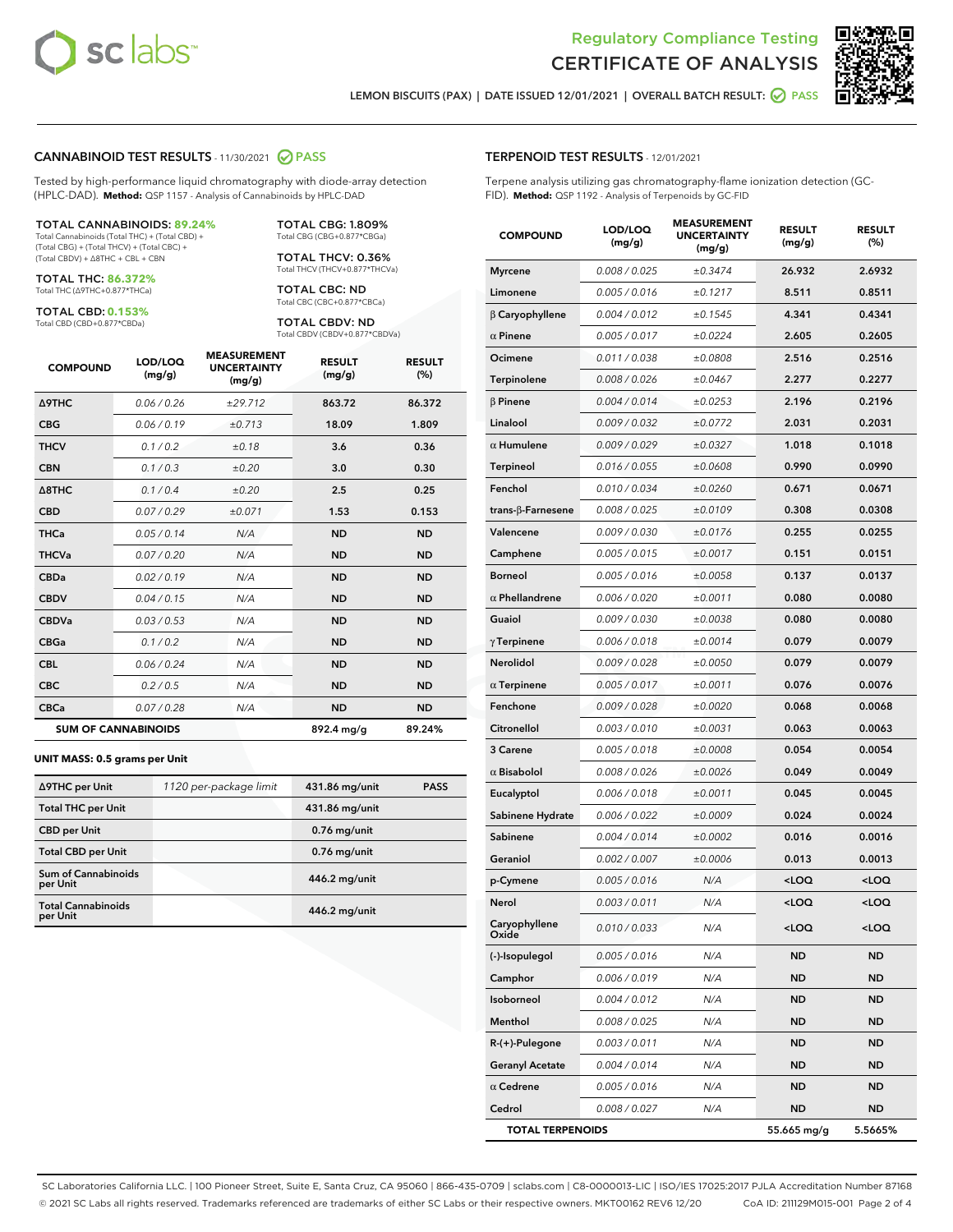



LEMON BISCUITS (PAX) | DATE ISSUED 12/01/2021 | OVERALL BATCH RESULT: @ PASS

# CATEGORY 1 PESTICIDE TEST RESULTS - 12/01/2021 2 PASS

Pesticide and plant growth regulator analysis utilizing high-performance liquid chromatography-mass spectrometry (HPLC-MS) or gas chromatography-mass spectrometry (GC-MS). \*GC-MS utilized where indicated. **Method:** QSP 1212 - Analysis of Pesticides and Mycotoxins by LC-MS or QSP 1213 - Analysis of Pesticides by GC-MS

| <b>COMPOUND</b>             | LOD/LOQ<br>$(\mu g/g)$ | <b>ACTION</b><br><b>LIMIT</b><br>$(\mu g/g)$ | <b>MEASUREMENT</b><br><b>UNCERTAINTY</b><br>$(\mu g/g)$ | <b>RESULT</b><br>$(\mu g/g)$ | <b>RESULT</b> |
|-----------------------------|------------------------|----------------------------------------------|---------------------------------------------------------|------------------------------|---------------|
| Aldicarb                    | 0.03 / 0.08            | $\ge$ LOD                                    | N/A                                                     | <b>ND</b>                    | <b>PASS</b>   |
| Carbofuran                  | 0.02/0.05              | $>$ LOD                                      | N/A                                                     | <b>ND</b>                    | <b>PASS</b>   |
| Chlordane*                  | 0.03 / 0.08            | $\ge$ LOD                                    | N/A                                                     | <b>ND</b>                    | <b>PASS</b>   |
| Chlorfenapyr*               | 0.03/0.10              | $\ge$ LOD                                    | N/A                                                     | <b>ND</b>                    | <b>PASS</b>   |
| Chlorpyrifos                | 0.02 / 0.06            | $\ge$ LOD                                    | N/A                                                     | <b>ND</b>                    | <b>PASS</b>   |
| Coumaphos                   | 0.02 / 0.07            | $>$ LOD                                      | N/A                                                     | <b>ND</b>                    | <b>PASS</b>   |
| Daminozide                  | 0.02/0.07              | $\ge$ LOD                                    | N/A                                                     | <b>ND</b>                    | <b>PASS</b>   |
| <b>DDVP</b><br>(Dichlorvos) | 0.03/0.09              | $\ge$ LOD                                    | N/A                                                     | <b>ND</b>                    | <b>PASS</b>   |
| <b>Dimethoate</b>           | 0.03/0.08              | $\ge$ LOD                                    | N/A                                                     | <b>ND</b>                    | <b>PASS</b>   |
| Ethoprop(hos)               | 0.03/0.10              | $\ge$ LOD                                    | N/A                                                     | <b>ND</b>                    | <b>PASS</b>   |
| Etofenprox                  | 0.02/0.06              | $>$ LOD                                      | N/A                                                     | <b>ND</b>                    | <b>PASS</b>   |
| Fenoxycarb                  | 0.03 / 0.08            | $\ge$ LOD                                    | N/A                                                     | <b>ND</b>                    | <b>PASS</b>   |
| Fipronil                    | 0.03 / 0.08            | $>$ LOD                                      | N/A                                                     | <b>ND</b>                    | <b>PASS</b>   |
| Imazalil                    | 0.02 / 0.06            | $\ge$ LOD                                    | N/A                                                     | <b>ND</b>                    | <b>PASS</b>   |
| <b>Methiocarb</b>           | 0.02 / 0.07            | $\ge$ LOD                                    | N/A                                                     | <b>ND</b>                    | <b>PASS</b>   |
| Methyl<br>parathion         | 0.03/0.10              | $\ge$ LOD                                    | N/A                                                     | <b>ND</b>                    | <b>PASS</b>   |
| <b>Mevinphos</b>            | 0.03/0.09              | $>$ LOD                                      | N/A                                                     | <b>ND</b>                    | <b>PASS</b>   |
| Paclobutrazol               | 0.02 / 0.05            | $\ge$ LOD                                    | N/A                                                     | <b>ND</b>                    | <b>PASS</b>   |
| Propoxur                    | 0.03 / 0.09            | $\ge$ LOD                                    | N/A                                                     | <b>ND</b>                    | <b>PASS</b>   |
| Spiroxamine                 | 0.03 / 0.08            | $\ge$ LOD                                    | N/A                                                     | <b>ND</b>                    | <b>PASS</b>   |
| <b>Thiacloprid</b>          | 0.03/0.10              | $\ge$ LOD                                    | N/A                                                     | <b>ND</b>                    | <b>PASS</b>   |

### CATEGORY 2 PESTICIDE TEST RESULTS - 12/01/2021 @ PASS

| <b>COMPOUND</b>          | LOD/LOQ<br>$(\mu g/g)$ | <b>ACTION</b><br><b>LIMIT</b><br>$(\mu g/g)$ | <b>MEASUREMENT</b><br><b>UNCERTAINTY</b><br>$(\mu g/g)$ | <b>RESULT</b><br>$(\mu g/g)$ | <b>RESULT</b> |
|--------------------------|------------------------|----------------------------------------------|---------------------------------------------------------|------------------------------|---------------|
| Abamectin                | 0.03/0.10              | 0.1                                          | N/A                                                     | <b>ND</b>                    | <b>PASS</b>   |
| Acephate                 | 0.02/0.07              | 0.1                                          | N/A                                                     | <b>ND</b>                    | <b>PASS</b>   |
| Acequinocyl              | 0.02/0.07              | 0.1                                          | N/A                                                     | <b>ND</b>                    | <b>PASS</b>   |
| Acetamiprid              | 0.02/0.05              | 0.1                                          | N/A                                                     | <b>ND</b>                    | <b>PASS</b>   |
| Azoxystrobin             | 0.02/0.07              | 0.1                                          | N/A                                                     | <b>ND</b>                    | <b>PASS</b>   |
| <b>Bifenazate</b>        | 0.01/0.04              | 0.1                                          | N/A                                                     | <b>ND</b>                    | <b>PASS</b>   |
| <b>Bifenthrin</b>        | 0.02 / 0.05            | 3                                            | N/A                                                     | <b>ND</b>                    | <b>PASS</b>   |
| <b>Boscalid</b>          | 0.03/0.09              | 0.1                                          | N/A                                                     | <b>ND</b>                    | <b>PASS</b>   |
| Captan                   | 0.19/0.57              | 0.7                                          | N/A                                                     | <b>ND</b>                    | <b>PASS</b>   |
| Carbaryl                 | 0.02/0.06              | 0.5                                          | N/A                                                     | <b>ND</b>                    | <b>PASS</b>   |
| Chlorantranilip-<br>role | 0.04/0.12              | 10                                           | N/A                                                     | <b>ND</b>                    | <b>PASS</b>   |
| Clofentezine             | 0.03/0.09              | 0.1                                          | N/A                                                     | <b>ND</b>                    | <b>PASS</b>   |

# CATEGORY 2 PESTICIDE TEST RESULTS - 12/01/2021 continued

| <b>COMPOUND</b>               | LOD/LOQ<br>(µg/g) | <b>ACTION</b><br><b>LIMIT</b><br>$(\mu g/g)$ | <b>MEASUREMENT</b><br><b>UNCERTAINTY</b><br>$(\mu g/g)$ | <b>RESULT</b><br>(µg/g) | <b>RESULT</b> |
|-------------------------------|-------------------|----------------------------------------------|---------------------------------------------------------|-------------------------|---------------|
| Cyfluthrin                    | 0.12 / 0.38       | $\overline{c}$                               | N/A                                                     | <b>ND</b>               | <b>PASS</b>   |
| Cypermethrin                  | 0.11 / 0.32       | 1                                            | N/A                                                     | ND                      | <b>PASS</b>   |
| <b>Diazinon</b>               | 0.02 / 0.05       | 0.1                                          | N/A                                                     | ND                      | <b>PASS</b>   |
| Dimethomorph                  | 0.03 / 0.09       | 2                                            | N/A                                                     | ND                      | <b>PASS</b>   |
| Etoxazole                     | 0.02 / 0.06       | 0.1                                          | N/A                                                     | ND                      | <b>PASS</b>   |
| Fenhexamid                    | 0.03 / 0.09       | 0.1                                          | N/A                                                     | <b>ND</b>               | <b>PASS</b>   |
| Fenpyroximate                 | 0.02 / 0.06       | 0.1                                          | N/A                                                     | ND                      | <b>PASS</b>   |
| Flonicamid                    | 0.03 / 0.10       | 0.1                                          | N/A                                                     | ND                      | <b>PASS</b>   |
| Fludioxonil                   | 0.03 / 0.10       | 0.1                                          | N/A                                                     | <b>ND</b>               | <b>PASS</b>   |
| Hexythiazox                   | 0.02 / 0.07       | 0.1                                          | N/A                                                     | <b>ND</b>               | <b>PASS</b>   |
| Imidacloprid                  | 0.04 / 0.11       | 5                                            | N/A                                                     | ND                      | <b>PASS</b>   |
| Kresoxim-methyl               | 0.02 / 0.07       | 0.1                                          | N/A                                                     | <b>ND</b>               | <b>PASS</b>   |
| <b>Malathion</b>              | 0.03 / 0.09       | 0.5                                          | N/A                                                     | <b>ND</b>               | <b>PASS</b>   |
| Metalaxyl                     | 0.02 / 0.07       | $\overline{c}$                               | N/A                                                     | ND                      | <b>PASS</b>   |
| Methomyl                      | 0.03 / 0.10       | 1                                            | N/A                                                     | <b>ND</b>               | <b>PASS</b>   |
| Myclobutanil                  | 0.03 / 0.09       | 0.1                                          | N/A                                                     | ND                      | <b>PASS</b>   |
| Naled                         | 0.02 / 0.07       | 0.1                                          | N/A                                                     | ND                      | <b>PASS</b>   |
| Oxamyl                        | 0.04 / 0.11       | 0.5                                          | N/A                                                     | ND                      | <b>PASS</b>   |
| Pentachloronitro-<br>benzene* | 0.03 / 0.09       | 0.1                                          | N/A                                                     | ND                      | <b>PASS</b>   |
| Permethrin                    | 0.04 / 0.12       | 0.5                                          | N/A                                                     | ND                      | <b>PASS</b>   |
| Phosmet                       | 0.03 / 0.10       | 0.1                                          | N/A                                                     | <b>ND</b>               | <b>PASS</b>   |
| Piperonylbu-<br>toxide        | 0.02 / 0.07       | 3                                            | N/A                                                     | ND                      | <b>PASS</b>   |
| Prallethrin                   | 0.03 / 0.08       | 0.1                                          | N/A                                                     | <b>ND</b>               | <b>PASS</b>   |
| Propiconazole                 | 0.02 / 0.07       | 0.1                                          | N/A                                                     | ND                      | <b>PASS</b>   |
| Pyrethrins                    | 0.04 / 0.12       | 0.5                                          | N/A                                                     | ND                      | <b>PASS</b>   |
| Pyridaben                     | 0.02 / 0.07       | 0.1                                          | N/A                                                     | ND                      | <b>PASS</b>   |
| Spinetoram                    | 0.02 / 0.07       | 0.1                                          | N/A                                                     | <b>ND</b>               | <b>PASS</b>   |
| Spinosad                      | 0.02 / 0.07       | 0.1                                          | N/A                                                     | ND                      | <b>PASS</b>   |
| Spiromesifen                  | 0.02 / 0.05       | 0.1                                          | N/A                                                     | <b>ND</b>               | <b>PASS</b>   |
| Spirotetramat                 | 0.02 / 0.06       | 0.1                                          | N/A                                                     | ND                      | <b>PASS</b>   |
| Tebuconazole                  | 0.02 / 0.07       | 0.1                                          | N/A                                                     | ND                      | <b>PASS</b>   |
| Thiamethoxam                  | 0.03 / 0.10       | 5                                            | N/A                                                     | <b>ND</b>               | <b>PASS</b>   |
| Trifloxystrobin               | 0.03 / 0.08       | 0.1                                          | N/A                                                     | <b>ND</b>               | <b>PASS</b>   |

SC Laboratories California LLC. | 100 Pioneer Street, Suite E, Santa Cruz, CA 95060 | 866-435-0709 | sclabs.com | C8-0000013-LIC | ISO/IES 17025:2017 PJLA Accreditation Number 87168 © 2021 SC Labs all rights reserved. Trademarks referenced are trademarks of either SC Labs or their respective owners. MKT00162 REV6 12/20 CoA ID: 211129M015-001 Page 3 of 4